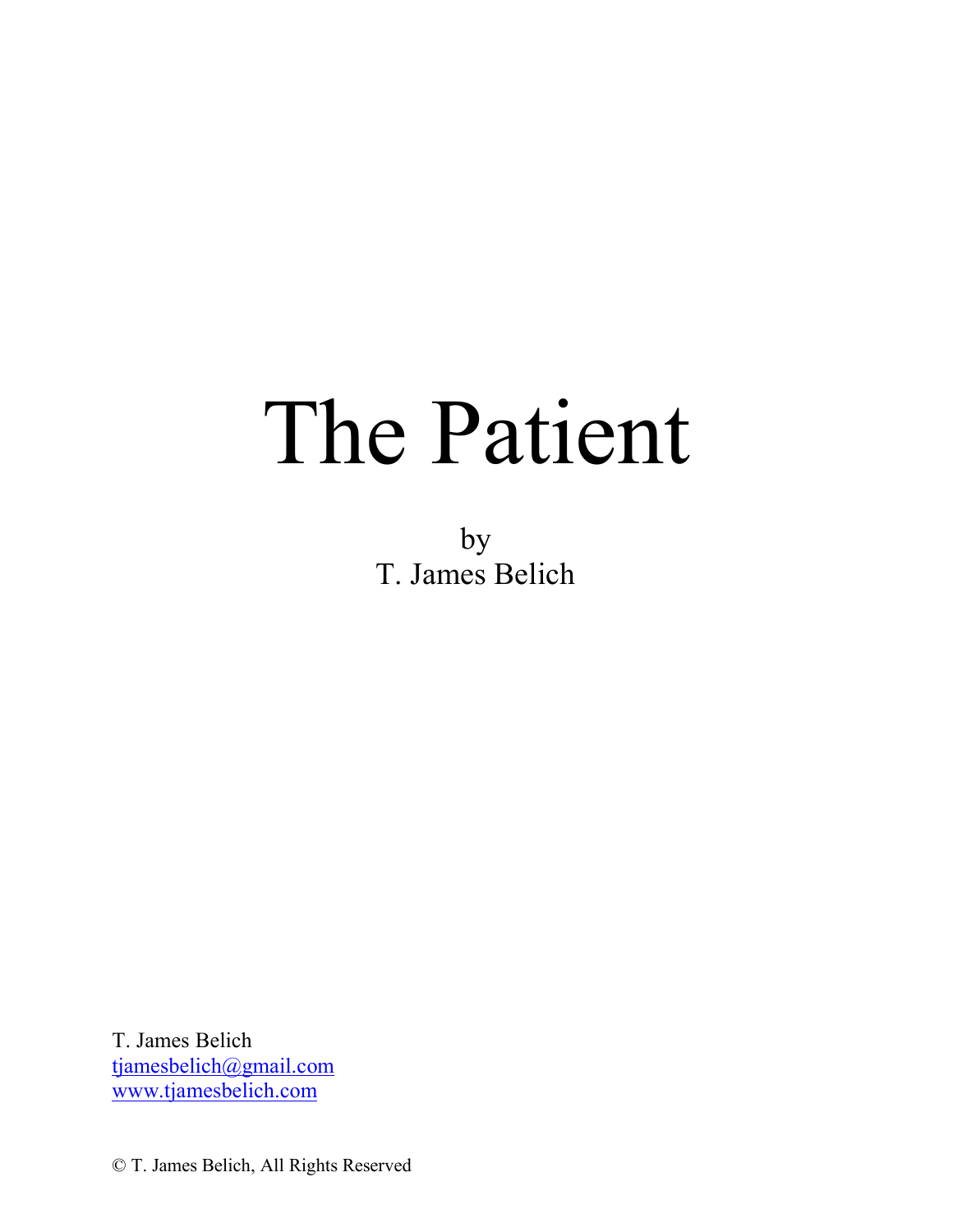# The Patient

by T. James Belich

### **CHARACTERS**

THE PATIENT (M) - Terry Gillian, ordinary husband and father

THE NURSE (F) - who does not work for your average HMO

Total Roles: 2 (1 female, 1 male)

# SETTING

A doctor's exam room.

# SYNOPSIS

When Terry Gillian shows up for a doctor's appointment—an appointment he doesn't remember making—the visit becomes anything but routine. As the Nurse grills him on his phobias and how often he yells at his kids, Terry must convince her this visit is a mistake before she sends him to meet the doctor.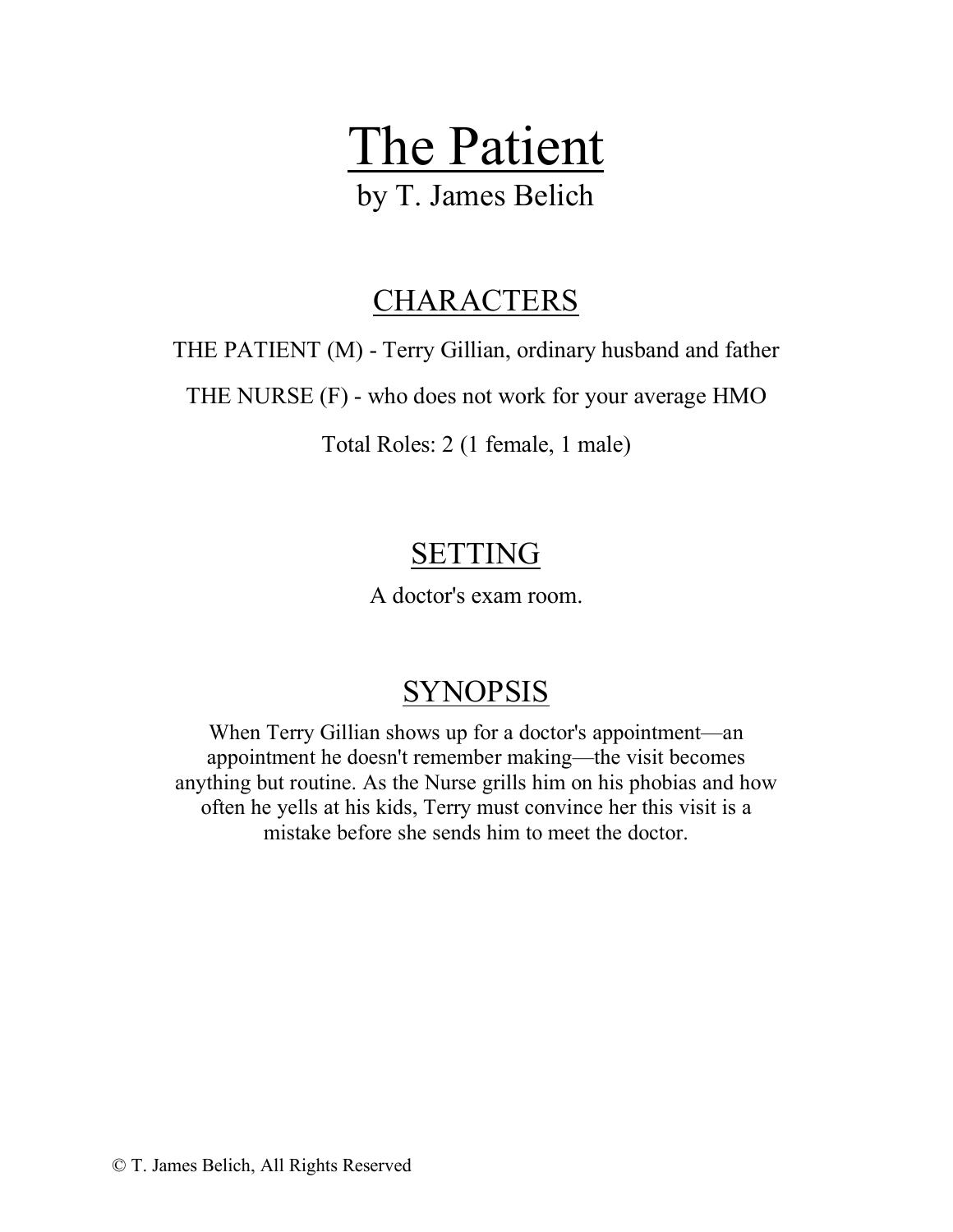(A doctor's exam room, which may be as simple as a place for the PATIENT to sit. The NURSE and the PATIENT enter, the latter dressed in a white examination robe.)

#### NURSE

Right this way. Just have a seat, please. I'll be right with you. (She exits. The PATIENT sits and after a brief pause finds a reflex hammer and starts playing with it, hitting his knees, etc., to test his own reflexes. The NURSE re-enters with the PATIENT's chart.)

That's not a toy.

#### PATIENT

Sorry.

NURSE Let's see, Terry Gillian? Age thirty-five, from Saint Paul?

#### PATIENT

Yes, that's right.

#### NURSE

Good. We'll have you taken care of in no time.

#### PATIENT

Great.

(Slight pause)

I'm sorry, can you remind me what this is for? I can't seem to remember why I made this appointment.

#### NURSE

It's just a routine examination, that's all. We do this with everyone.

#### PATIENT

I see.

#### NURSE

Now it says here that you like beer, fast food, double cheeseburgers... My, my, not very healthy, is it?

#### PATIENT

I know, I know.

#### NURSE

PATIENT

Well, we're all entitled to a few vices, aren't we?

I'm trying to do better, really.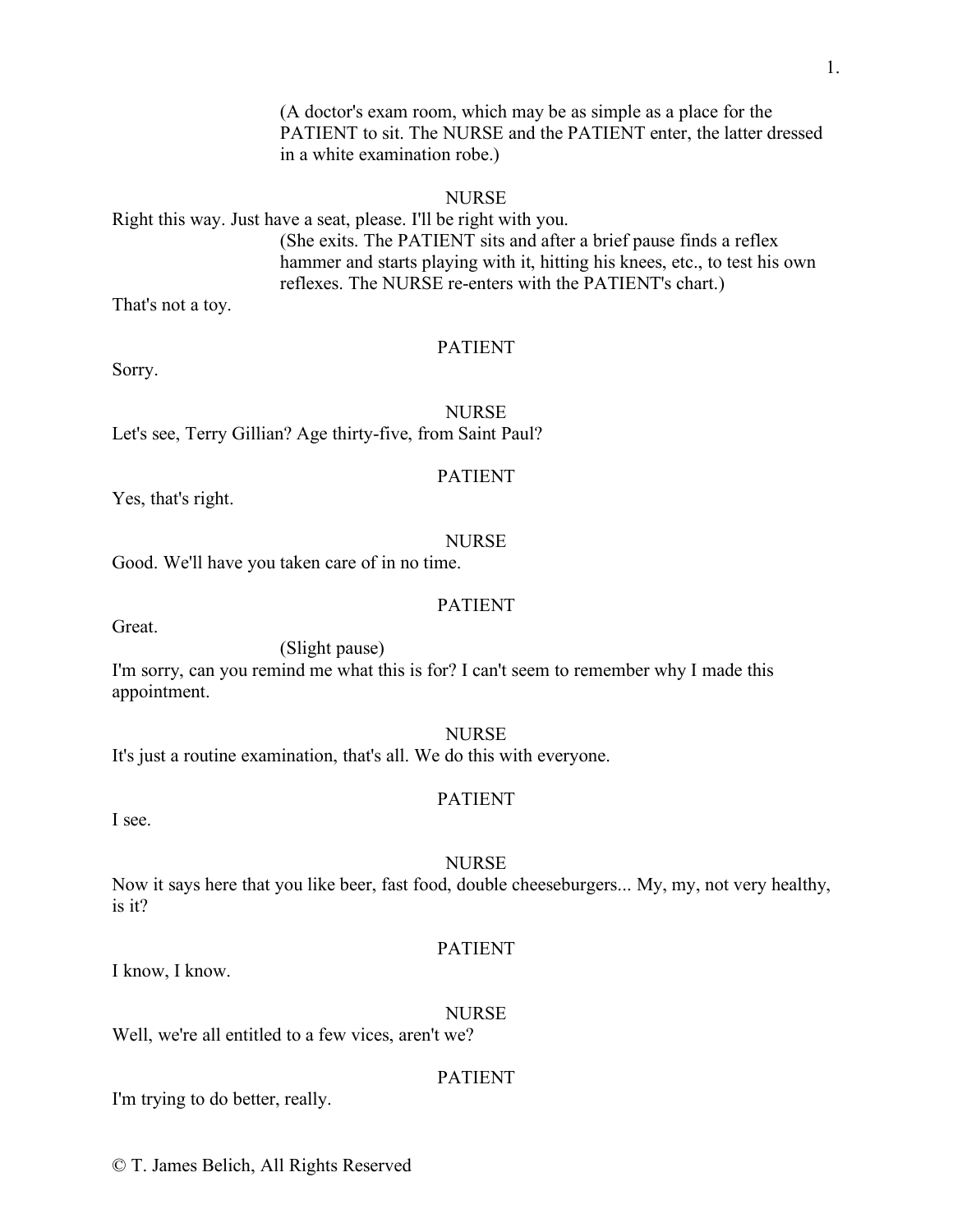No point in worrying about that now.

(Reading)

Also, you like to watch baseball and football, surf the Internet, and yell at your kids.

#### PATIENT

Excuse me?

#### **NURSE**

I'm sorry, do we have that wrong?

#### PATIENT

Well, when I'm home late, and tired, and... Wait, that's on there? How did you...?

NURSE We're quite thorough, Mr. Gillian. It is our job, after all.

#### PATIENT

I suppose. But that's all confidential, right?

#### NURSE

Oh of course it is.

#### PATIENT

Good. Can we just get this over with?

#### NURSE

If you like, though if I were you I wouldn't be in such a hurry. Now let's take a look at you. Look straight ahead, please.

(She takes a small light and shines it into each of the PATIENT's eyes.) Looks normal. What sort of movies do you watch, Mr. Gillian?

#### PATIENT

You know, whatever's popular.

#### NURSE

Lots of sex and violence?

#### PATIENT

I guess. I hadn't really thought about it.

**NURSE** 

Good. What about television? Do you watch a lot of that? (The PATIENT nods.) I thought so.

(She starts checking his ears.)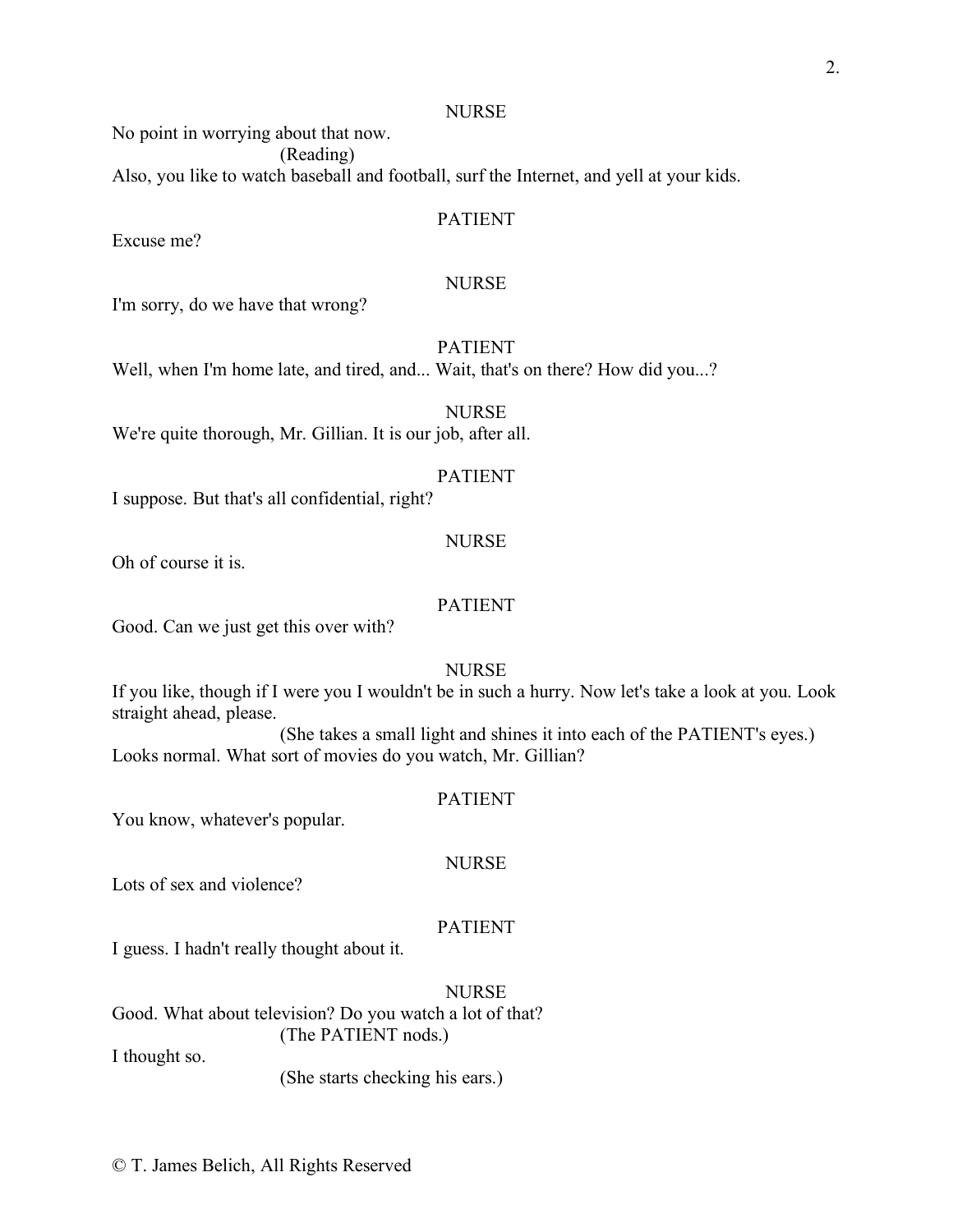I mean, I know I should be more active. My wife's always pestering me to get outside more, go play with the kids.

#### NURSE

And did you?

#### PATIENT

I try, when there's time, you know.

#### NURSE

Oh yes, always something that gets in the way, isn't there? Paying bills, working late, just keeping ahead.

#### PATIENT

Exactly. The kids don't seem to get that.

#### NURSE

No, they usually grow into that later. Open wide. (He does and she peers at his throat.)

My, my.

#### PATIENT

What?

#### NURSE

Mouth open, please.

(He obeys.) Doesn't look so good in there. Speak a lot of harsh words, do you? You must yell at your children quite often.

#### PATIENT

I beg your pardon? I mean, you can tell? Just by looking?

#### NURSE

Of course, we're quite experienced at this.

#### PATIENT

I don't really mean it, you know, when I yell at them.

#### NURSE

PATIENT

Oh of course you do. But it's quite normal.

Good... I guess.

#### NURSE

Now, any allergies I should be aware of?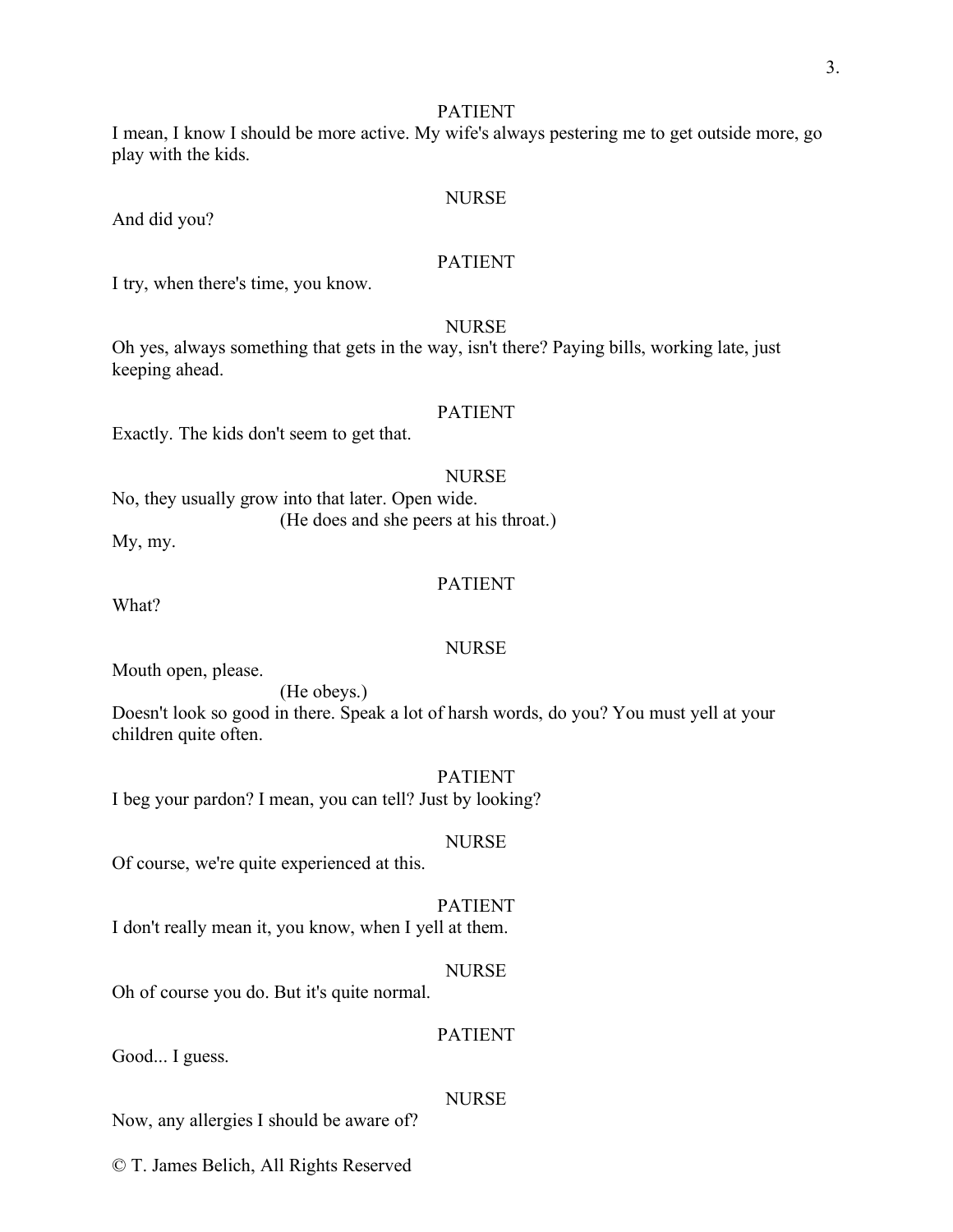What?

#### NURSE

Allergies?

#### PATIENT

Oh, no. Not that I know of, anyway.

#### NURSE

(Writing this down) All right, I'll see what I can do about that.

Huh?

#### PATIENT

#### NURSE

What about phobias?

#### PATIENT I'm sorry, but what does this have to do with—

#### NURSE

It's just routine, Mr. Gillian.

#### PATIENT

All right. Spiders, I guess. Maybe heights...

#### NURSE

(Laughing) No, no, not that sort. Fears of commitment? Emotional attachment?

#### PATIENT

(Trying to laugh it off)

Same as any man.

#### NURSE

Good, that's what we like to hear. Anything else?

#### PATIENT

Well... fear of being a bad father.

#### NURSE

Ah. I was afraid of that. (She writes this down.)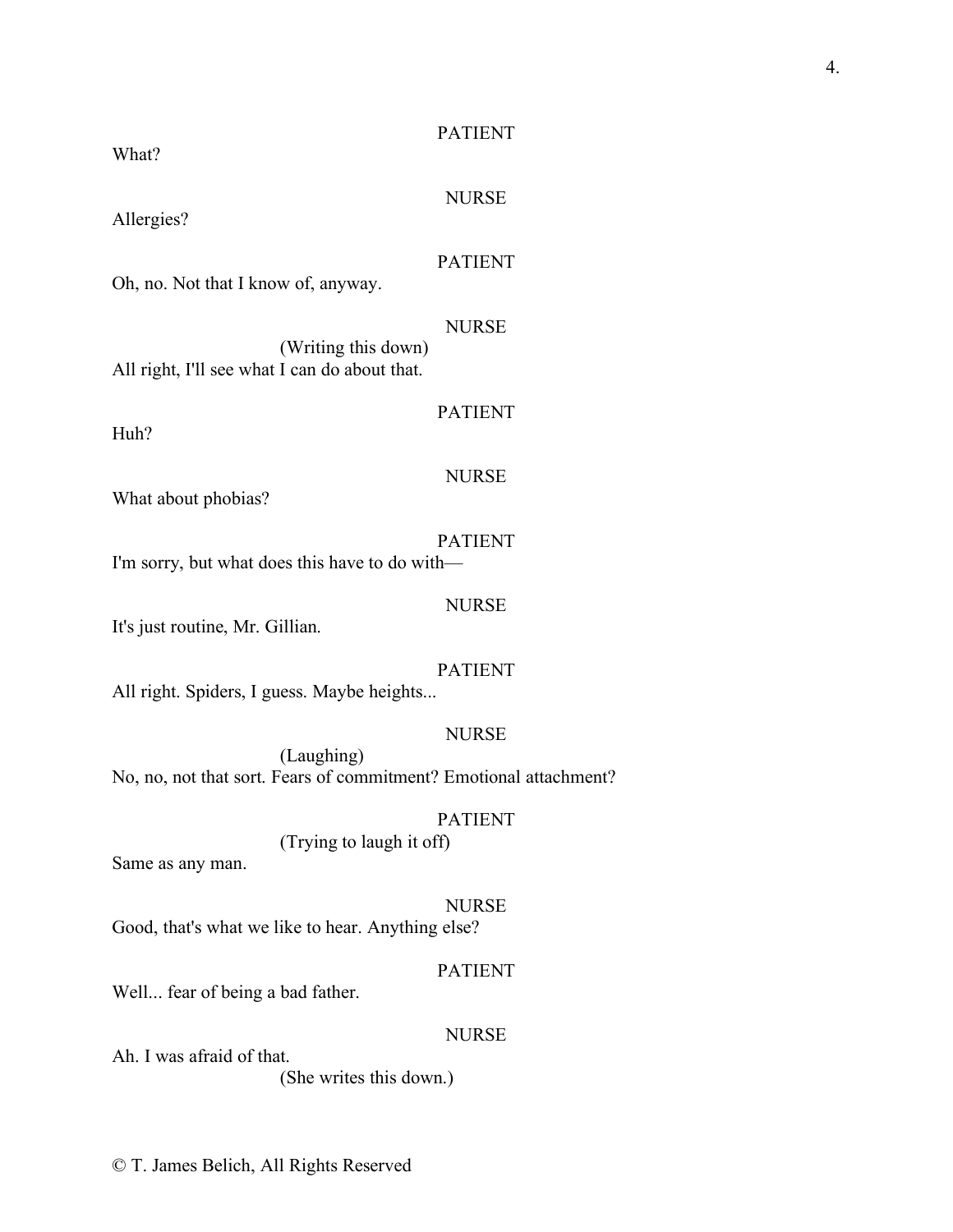Is that bad?

#### NURSE

It encourages introspection, that's all.

#### PATIENT

Oh, and fear of death, of course.

#### NURSE

You don't need to worry about that one any longer, Mr. Gillian. (She finishes writing.)

Very good then.

#### PATIENT

This isn't my usual doctor. In fact, I don't think I've ever been here before.

#### NURSE

Not as such. But you'll be surprised at how familiar it all feels.

#### PATIENT

And I don't remember driving here.

#### NURSE

Let's continue, shall we? I still need to check your reflexes.

#### PATIENT

(Using the reflex hammer the NURSE gives him a short quick rap on the head.)

Ow<sup>1</sup>

Sure.

#### NURSE

(Writing) Pain receptors in working order.

#### PATIENT

Of course they are. Did you think they wouldn't be?

#### NURSE

We like to make sure.

(She consults her chart.)

Let's see now...

(She taps him on the heart with the hammer.)

Feel anything?

#### PATIENT

Not really.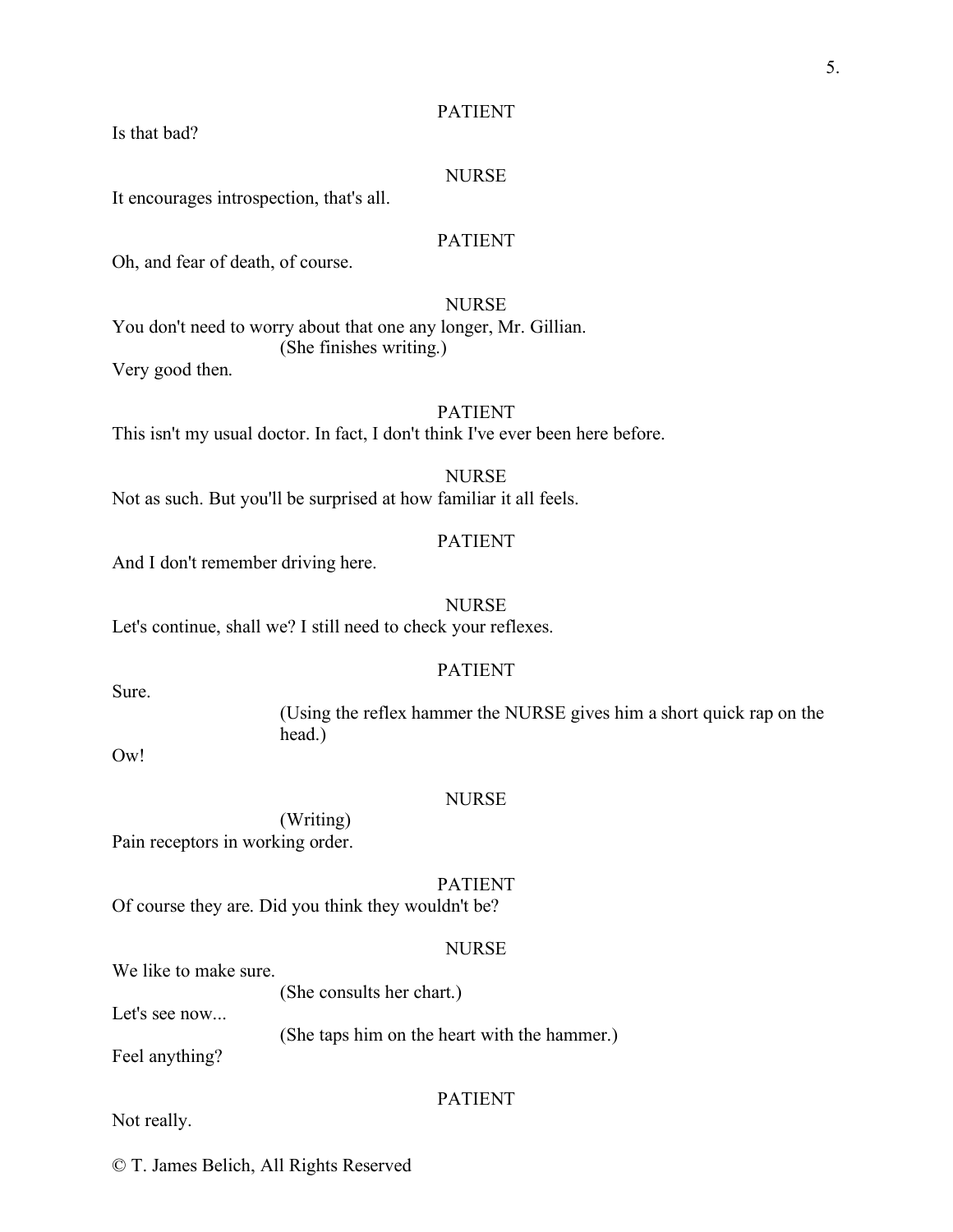Perfect.

#### PATIENT

Look, I don't remember why I even needed this check up.

#### NURSE

It's standard procedure, of course, for everyone going in.

#### PATIENT

Going in where?

(Slight pause) I think I should be going now. (He tries to stand but the NURSE sits him back down.)

**NURSE** Not until we're finished, I'm afraid. Are you religious, Mr. Gillian?

| What?                                           | <b>PATIENT</b> |
|-------------------------------------------------|----------------|
| Are you religious?                              | <b>NURSE</b>   |
| I'm sorry, I don't see how that's relevant.     | <b>PATIENT</b> |
|                                                 | <b>NURSE</b>   |
| Just answer the question, please.               | <b>PATIENT</b> |
| Does it matter?                                 | <b>NURSE</b>   |
| Not as much as you might think.                 | <b>PATIENT</b> |
| I take my family to church almost every Sunday. | <b>NURSE</b>   |
| And?                                            | <b>PATIENT</b> |
| And what?                                       | <b>NURSE</b>   |
| Thank you, that's most helpful.                 |                |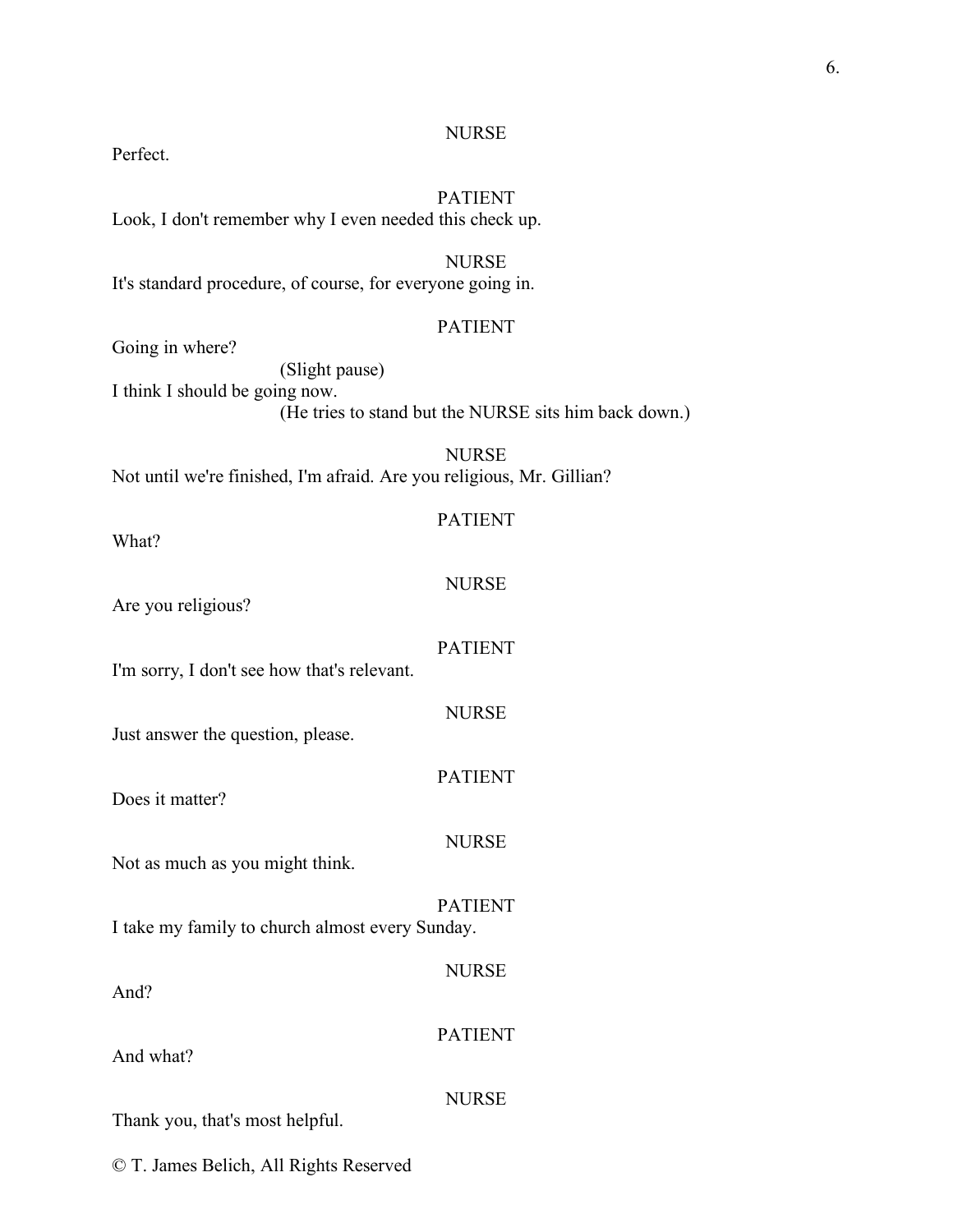Excuse me, but where's the doctor?

#### NURSE

I'm sorry?

#### PATIENT

Shouldn't I be seeing the doctor?

NURSE

The doctor will be seeing you very soon. Just a few more quick tests.

#### PATIENT

I'd rather not. I'd like to go now.

#### NURSE

I'm afraid that's not possible.

#### PATIENT

I'll finish this later, I promise. (He stands and tries to leave in the direction from which he came.)

#### NURSE

Sir!

(The PATIENT stops.)

#### PATIENT

I thought the door was over here.

#### NURSE

The only door is there.

(She points opposite.)

To see the doctor.

(She starts preparing to give the PATIENT a shot.)

#### PATIENT

But I came from over here.

#### **NURSE**

There's no going back, you know. May we please finish? I have many more patients to see today. Sir?

#### PATIENT

All right. But I don't understand what...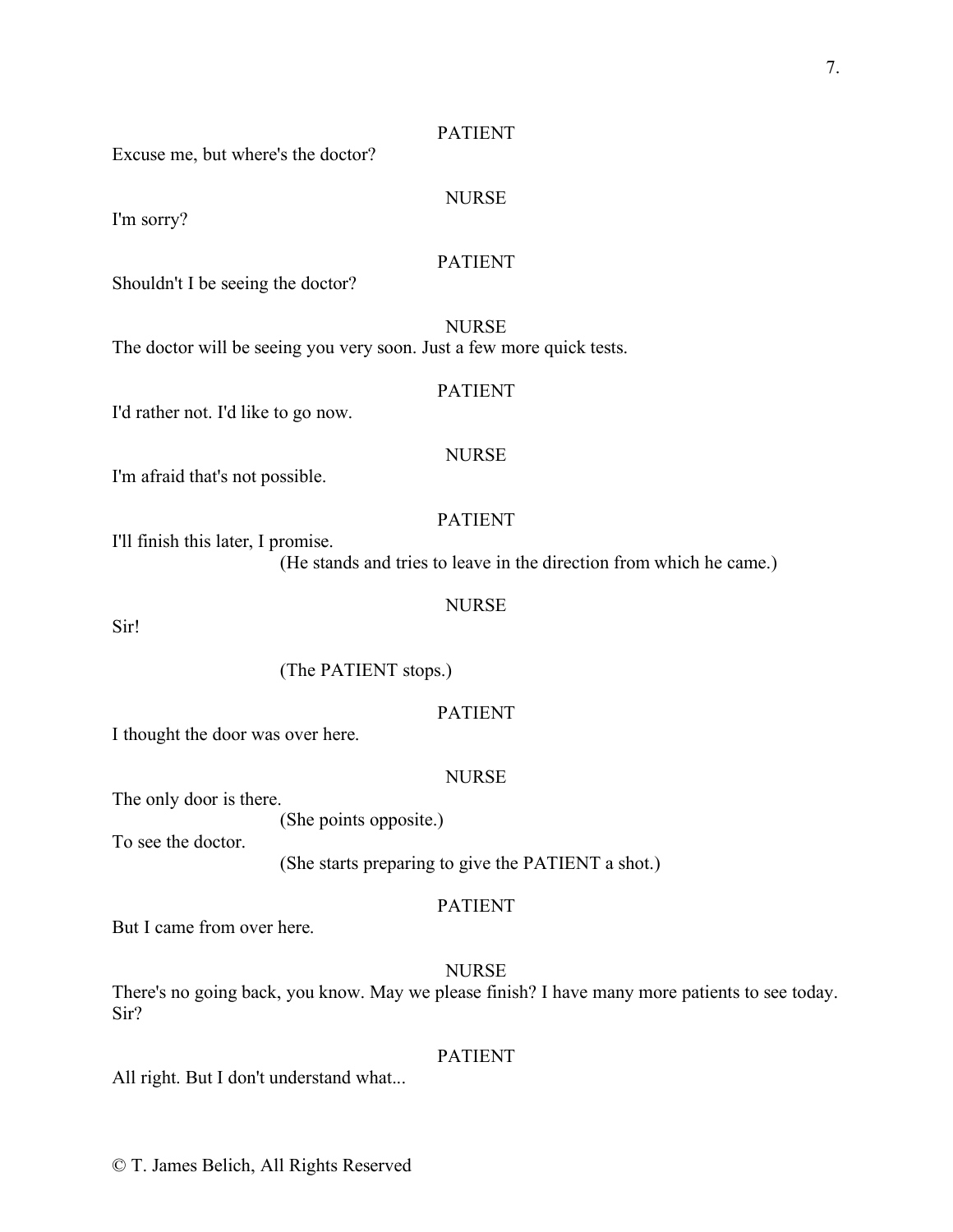You will.

#### (She gives the PATIENT the shot.)

#### PATIENT

What was that for?

#### NURSE

It takes care of the remaining infection. There's some good left in everyone, you know. Now, I just need to take another look. (She shines the light in his eyes again and looks.)

Yes, you're almost set. How do you feel?

| I I don't.                                               | <b>PATIENT</b> |  |
|----------------------------------------------------------|----------------|--|
| Excellent.                                               | <b>NURSE</b>   |  |
| But what happened?                                       | <b>PATIENT</b> |  |
| Don't you remember?                                      | <b>NURSE</b>   |  |
|                                                          | <b>PATIENT</b> |  |
| No. I thought I was going to work.                       | <b>NURSE</b>   |  |
| Yes, that's right.                                       | <b>PATIENT</b> |  |
| (Trying to remember)<br>I was on my way to work and and  |                |  |
| We're all finished here. Right through the door, please. | <b>NURSE</b>   |  |
| (Remembering)                                            | <b>PATIENT</b> |  |
| Wait a minute, there was a car, and I I Oh God.          | <b>NURSE</b>   |  |

I'm afraid not. Through the door.

(The PATIENT crosses to look through it.)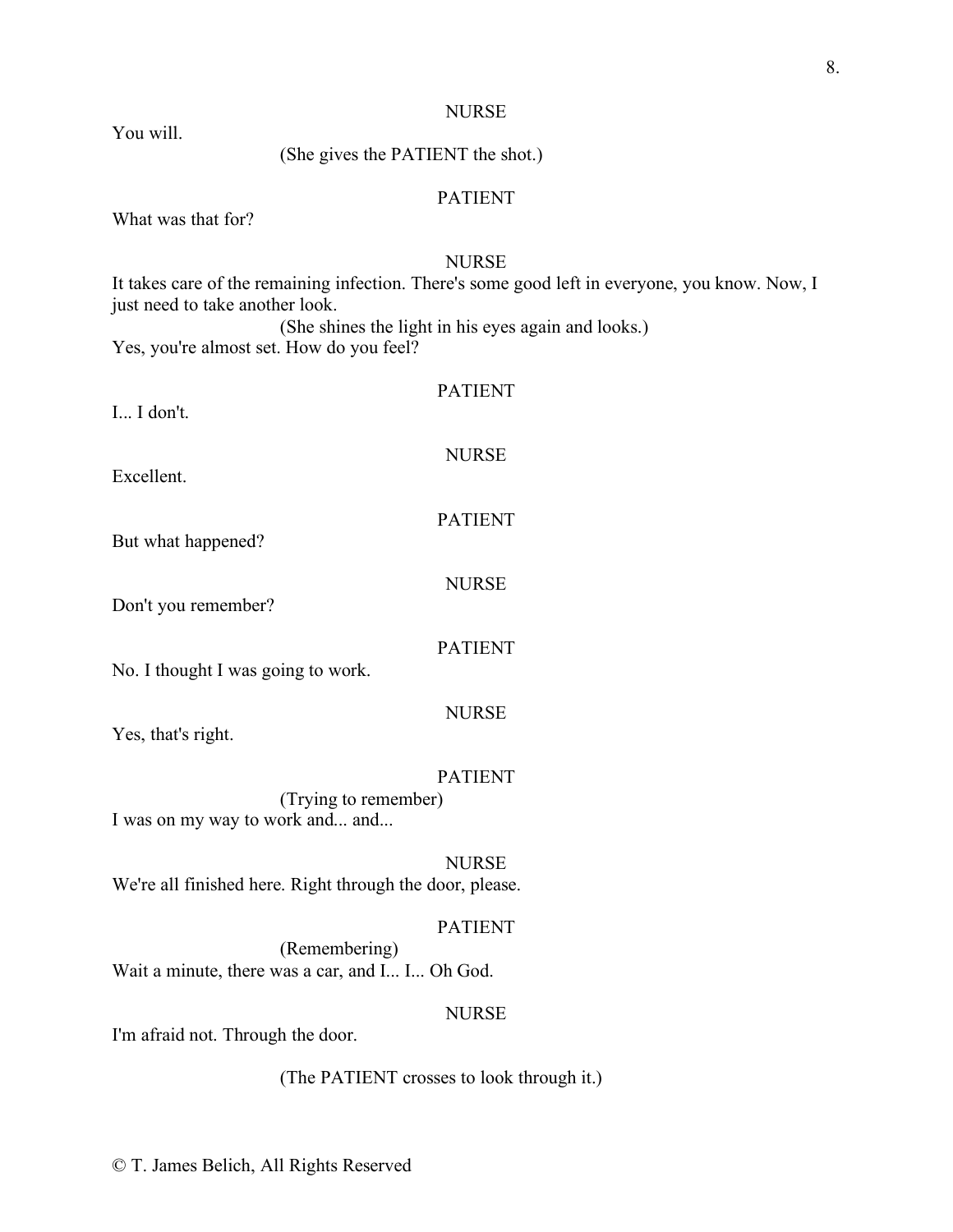No, no, this isn't right. I was a good person.

Everyone says that.

#### PATIENT

NURSE

But I was.

#### NURSE

It's not about that, you know.

PATIENT This can't be right. You must have made a mistake.

#### NURSE

PATIENT

We don't make mistakes, Mr. Gillian.

But...

(He has nothing left to say.)

#### NURSE

You seem surprised, but this is what you wanted.

#### PATIENT

No it's not.

#### **NURSE**

Well it's what you chose.

#### PATIENT

I didn't mean to. I thought that if I just did my best...

#### **NURSE**

Yes, most people do. That's how we get so many. But you can't have it both ways, you should have realized that.

#### PATIENT

Please, my wife and kids...

#### NURSE

I'm sure you'll see them again.

#### PATIENT

No! Please, if this is what I chose then... then all right, but my family... Please, I have to tell them. Can't I tell them?